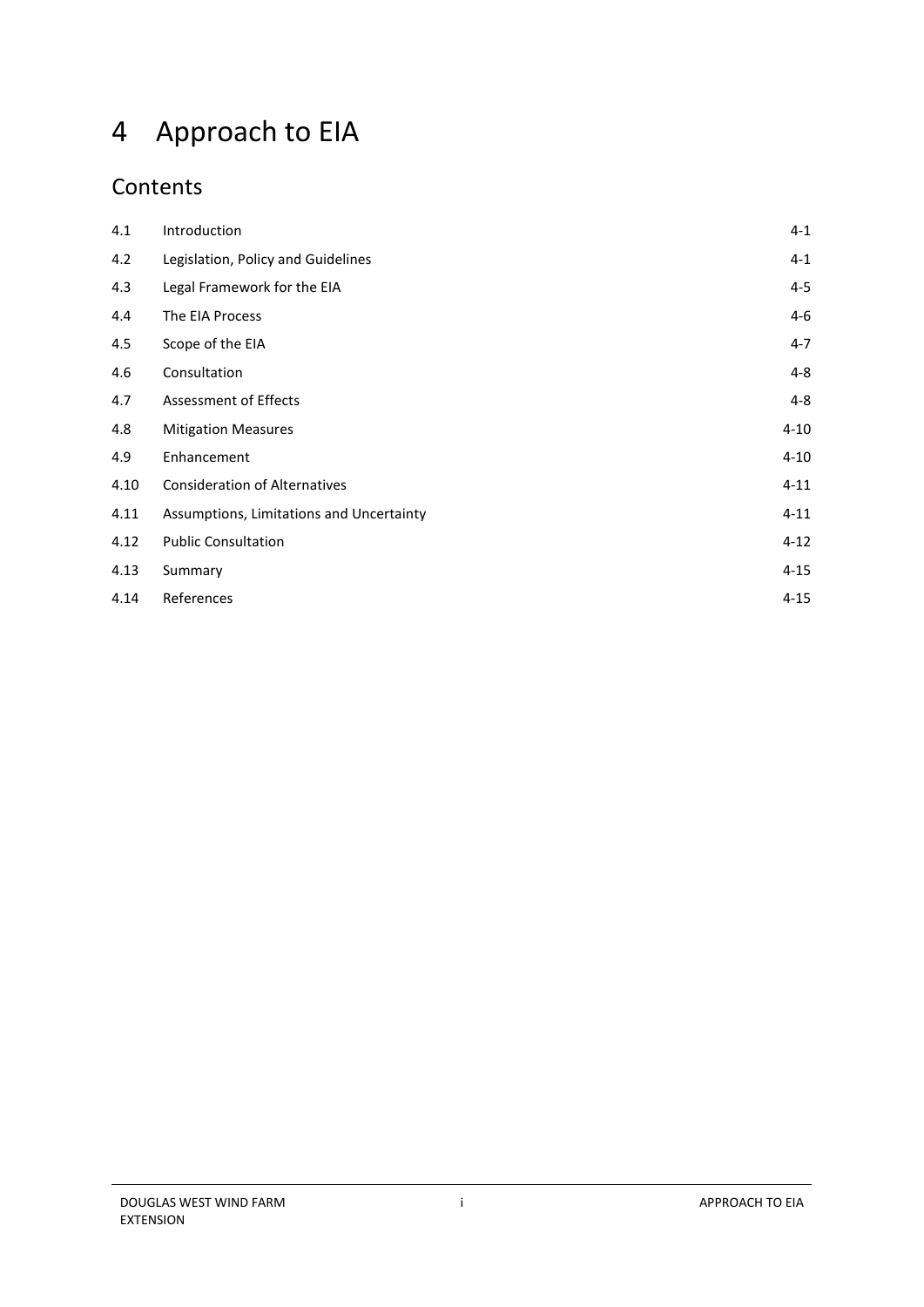This page is intentionally blank.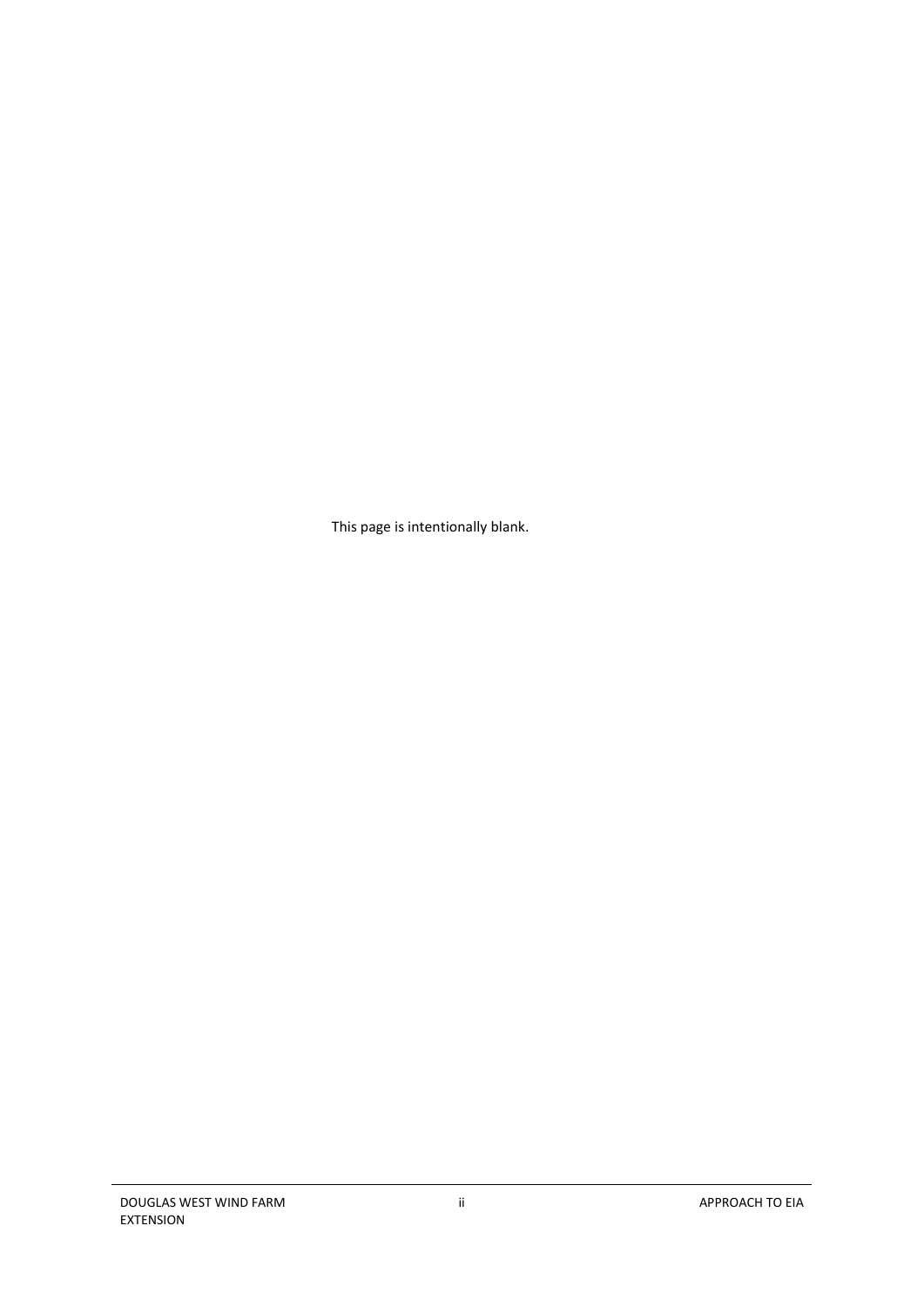# 4 Approach to EIA

## <span id="page-2-0"></span>4.1 Introduction

- 4.1.1 This chapter of the EIA Report sets out the broad approach taken to produce the Environmental Impact Assessment (EIA) for the Proposed Development.
- 4.1.2 The EIA process assists the Scottish Ministers in their determination of the application by identifying where significant environmental effects are predicted. This assessment has been completed in conjunction with consultation with statutory consultees, interested parties and the general public.
- 4.1.3 The structure of the EIA Report follows the requirements of *Schedule 4* of the *Electricity Works (Environmental Impact Assessment) (Scotland) Regulations 2017* (Scottish Government, 2017) and other relevant good practice guidance. The EIA Report comprises three main components – a Non-Technical Summary (NTS), the main EIA Report text and figures (including a summary table of the predicted Environmental Effects and a Schedule of Mitigation), and the EIA Report Appendices.
- 4.1.4 This chapter is structured as follows:
	- overview of the relevant legislation, policy and guidance;
	- an outline of the EIA process utilised:
	- the scope of the assessment completed;
	- **details of the assessment of potential effects;**
	- **nd** mitigation measures;
	- **•** enhancement: and
	- the assumptions made, limitations encountered and uncertainty.
- 4.1.5 This chapter is linked to the following appendices:
	- Appendix 4.1: EIA Scoping Report (November 2018)
	- Appendix 4.2: ECU EIA Scoping Opinion (February 2019)
	- Appendix 4.3: Additional EIA Consultation Responses
	- Appendix 4.4: ECU Gatecheck Report.

## <span id="page-2-1"></span>4.2 Legislation, Policy and Guidelines

- 4.2.1 During the EIA, a number of legislative and best practice documents have informed the process.
- 4.2.2 The Proposed Development meets the *Schedule 2, Category (a)* criteria of the EIA Regulations, by nature of it being classed as a generating station which requires consent under *Section 36* of the *Electricity Act*. The criteria for considering whether a Schedule 2 development requires the preparation of an EIA is set out in *Schedule 3* of the *EIA Regulations*.
- 4.2.3 The Government regulations and best practice guidance which have been followed are referred to below:
	- The Electricity Act 1989;
	- Electricity Works (Environmental Impact Assessment) (Scotland) Regulations 2017;
	- The Town and Country Planning (Environmental Impact Assessment) (Scotland) Regulations 2017 (as amended), Planning Circular 1/2017 (Scottish Government, 2017b);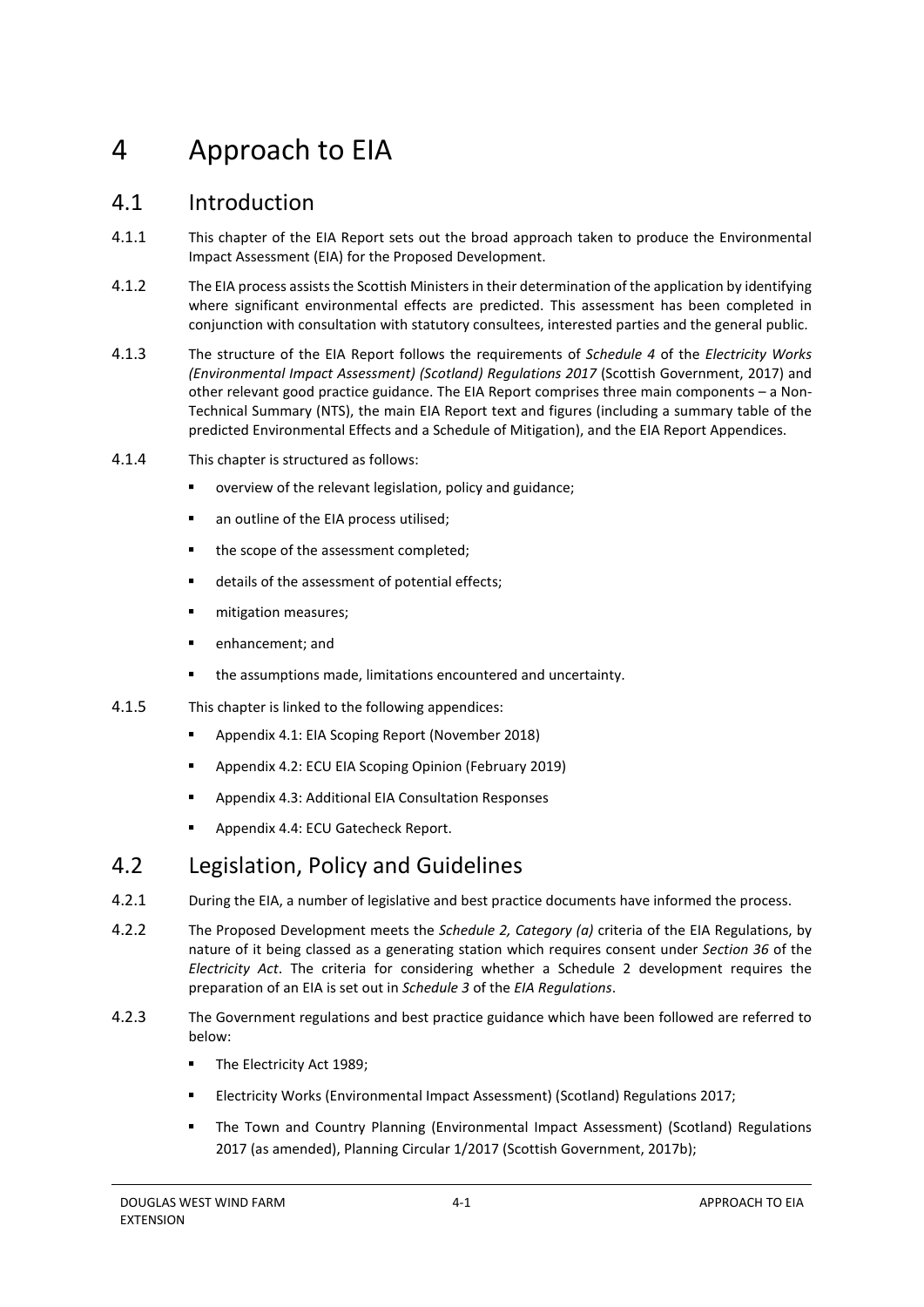- **Scottish Planning Policy (Scottish Government, 2014);**
- Planning Advice Note (PAN) 1/2013 Environmental Impact Assessment (Scottish Government, 2017c);
- Guidelines on the Environmental Impacts of Windfarms and Small Scale Hydroelectric Schemes (Scottish Natural Heritage, 2002);
- Guidelines for Environmental Impact Assessment, Institute of Environmental Management and Assessment (IEMA, 2006);
- A Handbook on Environmental Impact Assessment (SNH, Version 5 2018); and
- Assessing the Cumulative Impact of Onshore Wind Energy Developments, (Scottish Natural Heritage, 2012).
- 4.2.4 Table 4.1 below sets out how the information required under *Schedule 4 'Information for inclusion in Environmental Impact Assessment Reports*' of the EIA Regulations has been provided in this EIA Report.

| <b>Required Information (EIA Regulations)</b>                                                                                                                                                                                                                                                                                                                                                                                                                                                                                                                                                                                                                                                                                                                                                                                                                                                | <b>Relevant Reference within this EIA</b><br><b>Report</b>                                                                                                                                                                                                                                                                                                                                                                                       |
|----------------------------------------------------------------------------------------------------------------------------------------------------------------------------------------------------------------------------------------------------------------------------------------------------------------------------------------------------------------------------------------------------------------------------------------------------------------------------------------------------------------------------------------------------------------------------------------------------------------------------------------------------------------------------------------------------------------------------------------------------------------------------------------------------------------------------------------------------------------------------------------------|--------------------------------------------------------------------------------------------------------------------------------------------------------------------------------------------------------------------------------------------------------------------------------------------------------------------------------------------------------------------------------------------------------------------------------------------------|
| 1. A description of the development, including in<br>particular:<br>(a) a description of the location of the development;<br>(b) a description of the physical characteristics of the<br>whole development, including, where relevant,<br>requisite demolition works, and the land-use<br>requirements during the construction and<br>operational phases;<br>(c) a description of the main characteristics of the<br>operational phase of the development (in particular<br>any production process), for instance, energy<br>demand and energy used, nature and quantity of the<br>materials and natural resources (including water,<br>land, soil and biodiversity) used;<br>(d) an estimate, by type and quantity, of expected<br>residues and emissions (such as water, air, soil and<br>subsoil pollution, noise, vibration, light, heat,<br>radiation and quantities and types of waste | The Proposed Development is described<br>in Chapter 3 of the EIA Report, including<br>consideration of anticipated<br>construction methods and the operation<br>of the Proposed Development.<br>The land use requirements during<br>construction and operational phases are<br>also described in Chapter 3.<br>Expected residues and emissions are<br>addressed, where relevant, in the<br>appropriate technical chapters of this<br>EIA Report. |
| produced during the construction and operation<br>phases.                                                                                                                                                                                                                                                                                                                                                                                                                                                                                                                                                                                                                                                                                                                                                                                                                                    |                                                                                                                                                                                                                                                                                                                                                                                                                                                  |
| 2. A description of the reasonable alternatives (for<br>example in terms of project design, technology,<br>location, size and scale) studied by the developer,<br>which are relevant to the proposed development<br>and its specific characteristics, and an indication of                                                                                                                                                                                                                                                                                                                                                                                                                                                                                                                                                                                                                   | Chapter 2 of the EIA Report describes<br>the design iteration process and details<br>how the Proposed Development site<br>was chosen and the environmental<br>constraints taken into consideration.                                                                                                                                                                                                                                              |

#### **Table 4.1 - Information Required in the EIA Report**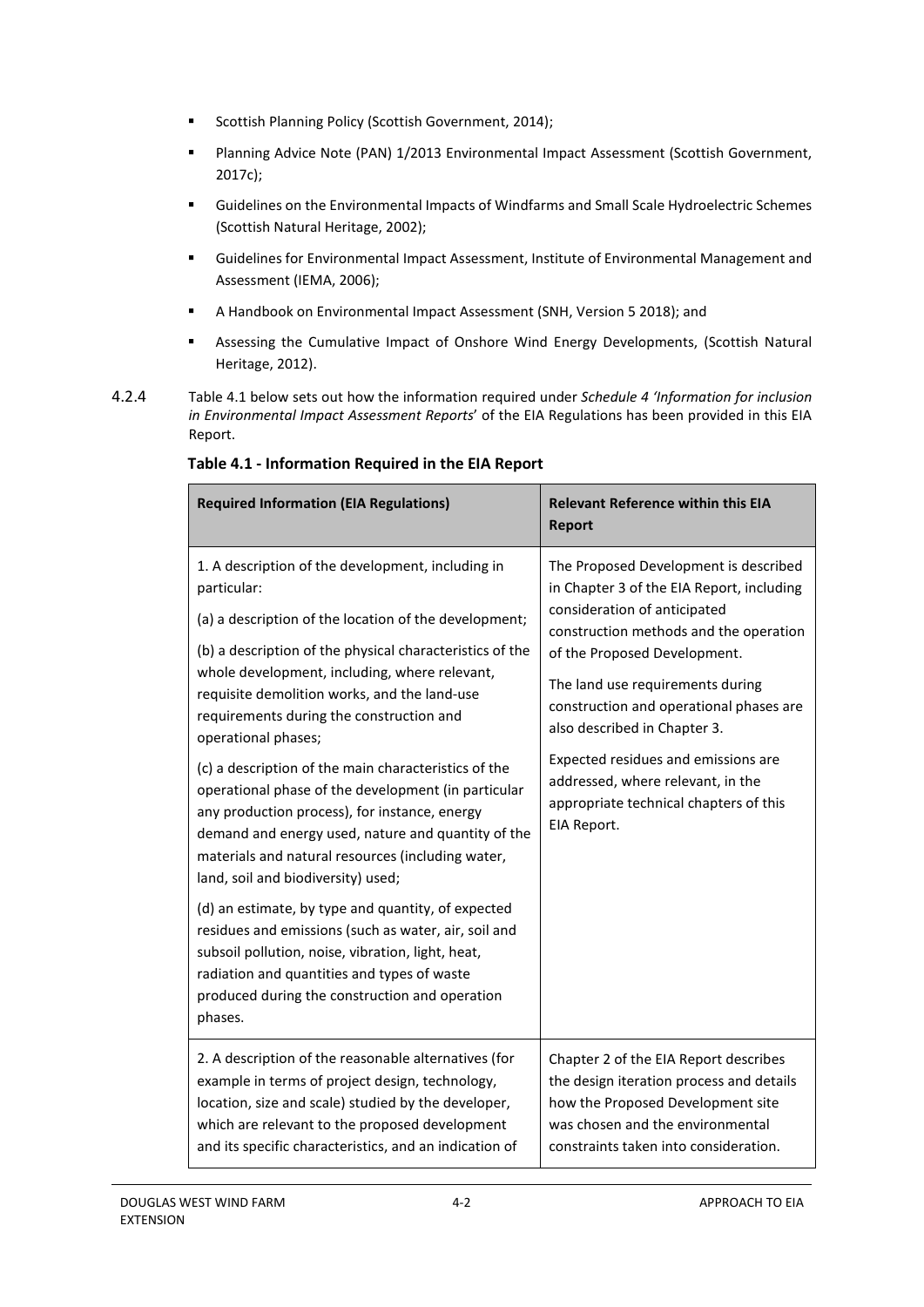| <b>Required Information (EIA Regulations)</b>                                                                                                                                                                                                                                                                                                                                                                                                                                                                                                                                             | <b>Relevant Reference within this EIA</b><br><b>Report</b>                                                                                                                                                                                                                                                                                                                                                                                                                                                                                                                                                            |
|-------------------------------------------------------------------------------------------------------------------------------------------------------------------------------------------------------------------------------------------------------------------------------------------------------------------------------------------------------------------------------------------------------------------------------------------------------------------------------------------------------------------------------------------------------------------------------------------|-----------------------------------------------------------------------------------------------------------------------------------------------------------------------------------------------------------------------------------------------------------------------------------------------------------------------------------------------------------------------------------------------------------------------------------------------------------------------------------------------------------------------------------------------------------------------------------------------------------------------|
| the main reasons for selecting the chosen option,<br>including a comparison of the environmental effects.                                                                                                                                                                                                                                                                                                                                                                                                                                                                                 |                                                                                                                                                                                                                                                                                                                                                                                                                                                                                                                                                                                                                       |
| 3. A description of the relevant aspects of the<br>current state of the environment (the "baseline<br>scenario") and an outline of the likely evolution<br>thereof without implementation of the project as far<br>as natural changes from the baseline scenario can be<br>assessed with reasonable effort on the basis of the<br>availability of relevant information and scientific<br>knowledge.                                                                                                                                                                                       | A description of the existing<br>environment is provided within each<br>technical chapter.                                                                                                                                                                                                                                                                                                                                                                                                                                                                                                                            |
| 4. A description of the factors specified in regulation<br>4(3) likely to be significantly affected by the<br>development: population, human health,<br>biodiversity (for example fauna and flora), land (for<br>example land take), soil (for example organic matter,<br>erosion, compaction, sealing), water (for example<br>hydromorphological changes, quantity and quality),<br>air, climate (for example greenhouse gas emissions,<br>impacts relevant to adaptation), material assets,<br>cultural heritage, including architectural and<br>archaeological aspects, and landscape. | The receptors potentially affected by the<br>Proposed Development are detailed<br>within each of the technical chapters.<br>Effects on population and human health<br>are assessed in relation to visual<br>impacts, socio-economics, recreation,<br>tourism, traffic, noise and shadow<br>flicker.<br>Biodiversity is covered in the ecology<br>and ornithology chapters.<br>Impacts on the water environment are<br>covered in the hydrology, hydrogeology<br>and geology chapter.<br>Material assets are addressed through<br>the assessment of cultural heritage<br>effects and other chapters as<br>appropriate. |
| 5. A description of the likely significant effects of the<br>development on the environment resulting from,<br>inter alia:<br>(a) the construction and existence of the<br>development, including, where relevant, demolition<br>works;<br>(b) the use of natural resources, in particular land,<br>soil, water and biodiversity, considering as far as<br>possible the sustainable availability of these<br>resources;<br>(c) the emission of pollutants, noise, vibration, light,<br>heat and radiation, the creation of nuisances, and<br>the disposal and recovery of waste;          | The predicted significant effects of the<br>Proposed Development are reported<br>after relevant mitigation measures have<br>been applied to an identified effect, in<br>each of the technical chapters of the EIA<br>Report. Effects have been predicted in<br>relation<br>both<br>the<br>to<br>construction/decommissioning<br>and<br>operational phases of the Proposed<br>Development, including the nature of<br>these effects and their duration.<br>The overall approach and methods used<br>in the assessment of environmental<br>impacts are discussed in Section 4.7 of                                      |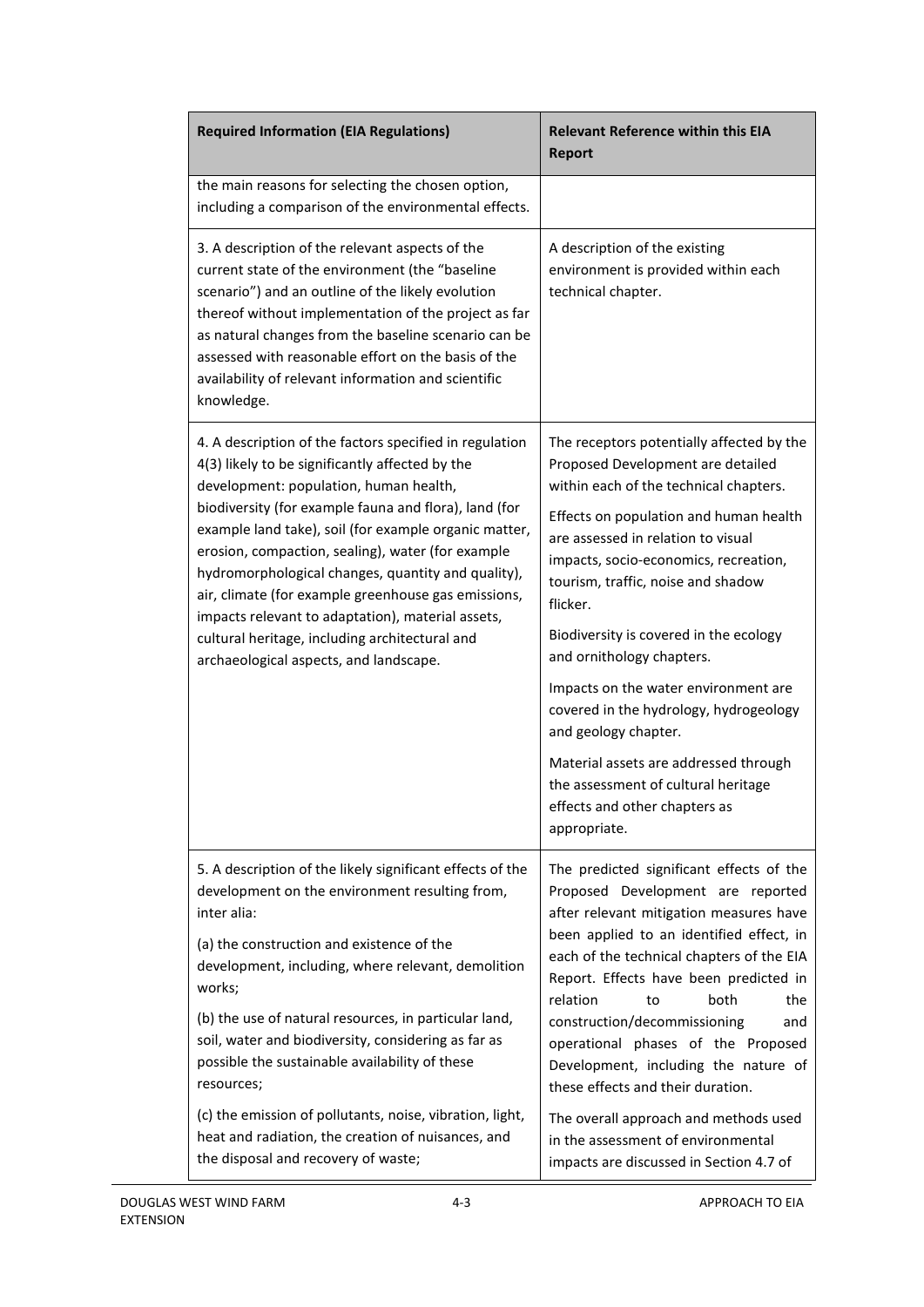| <b>Required Information (EIA Regulations)</b>                                                                                                                                                                                                                                                                                                                                                                                                                                                                                                                                                                        | <b>Relevant Reference within this EIA</b><br><b>Report</b>                                                                                                                                                                                                                        |
|----------------------------------------------------------------------------------------------------------------------------------------------------------------------------------------------------------------------------------------------------------------------------------------------------------------------------------------------------------------------------------------------------------------------------------------------------------------------------------------------------------------------------------------------------------------------------------------------------------------------|-----------------------------------------------------------------------------------------------------------------------------------------------------------------------------------------------------------------------------------------------------------------------------------|
| (d) the risks to human health, cultural heritage or<br>the environment (for example due to accidents or<br>disasters);                                                                                                                                                                                                                                                                                                                                                                                                                                                                                               | this EIA Report. Prediction methods are<br>discussed in detail within each relevant<br>technical chapter of the EIA Report.                                                                                                                                                       |
| (e) the cumulation of effects with other existing<br>and/or approved development, taking into account<br>any existing environmental problems relating to<br>areas of particular environmental importance likely<br>to be affected or the use of natural resources;                                                                                                                                                                                                                                                                                                                                                   |                                                                                                                                                                                                                                                                                   |
| (f) the impact of the development on climate (for<br>example the nature and magnitude of greenhouse<br>gas emissions) and the vulnerability of the<br>development to climate change;                                                                                                                                                                                                                                                                                                                                                                                                                                 |                                                                                                                                                                                                                                                                                   |
| (g) the technologies and the substances used.                                                                                                                                                                                                                                                                                                                                                                                                                                                                                                                                                                        |                                                                                                                                                                                                                                                                                   |
| The description of the likely significant effects on the<br>factors specified in regulation 4(3) should cover the<br>direct effects and any indirect, secondary,<br>cumulative, transboundary, short-term, medium-<br>term and long-term, permanent and temporary,<br>positive and negative effects of the development.<br>This description should take into account the<br>environmental protection objectives established at<br>Union or Member State level which are relevant to<br>the development including in particular those<br>established under Council Directive 92/43/EEC3 and<br>Directive 2009/147/EC. |                                                                                                                                                                                                                                                                                   |
| 6. A description of the forecasting methods or<br>evidence, used to identify and assess the significant<br>effects on the environment, including details of<br>difficulties (for example technical deficiencies or lack<br>of knowledge) encountered compiling the required<br>information and the main uncertainties involved.                                                                                                                                                                                                                                                                                      | An overview of the methodology of the<br>assessment is provided within Chapter 4<br>while the individual technical chapters<br>provide details of each technical<br>assessment.                                                                                                   |
| 7. A description of the measures envisaged to avoid,<br>prevent, reduce or, if possible, offset any identified<br>significant adverse effects on the environment and,<br>where appropriate, of any proposed monitoring<br>arrangements (for example the preparation of a<br>post-project analysis). That description should<br>explain the extent, to which significant adverse<br>effects on the environment are avoided, prevented,<br>reduced or offset, and should cover both the<br>construction and operational phases                                                                                         | The overall approach to mitigation is<br>discussed in Section 4.8 of this EIA<br>Report. Specific mitigation measures are<br>reported in each relevant technical<br>section of the EIA Report and in the<br>schedule of committed mitigation<br>measures presented in Chapter 18. |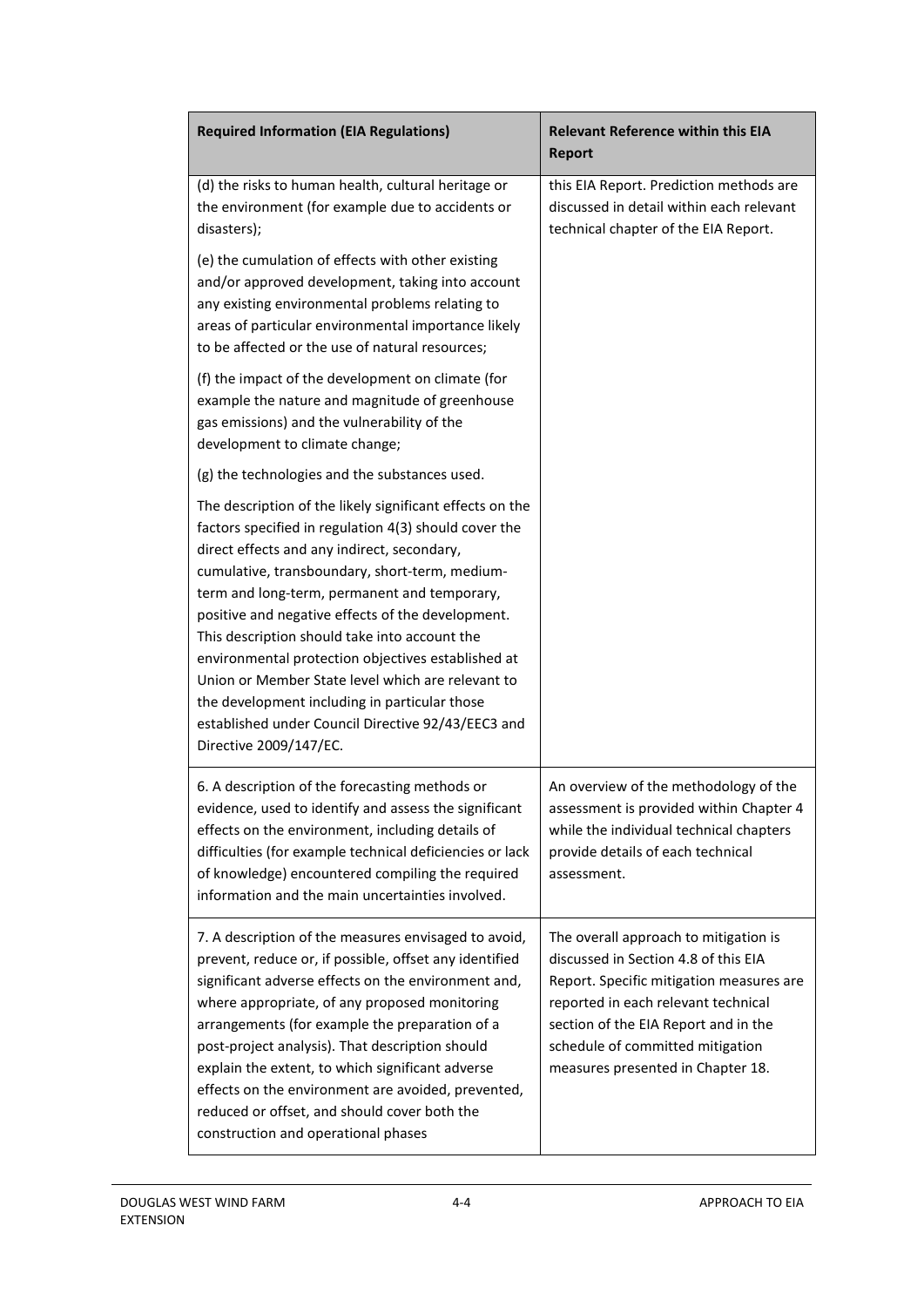| <b>Required Information (EIA Regulations)</b>                                                                                                                                                                                                                                                                                                                                                                                                                                                                                                                                                                                                                                                                                                                                                                                                                                                   | <b>Relevant Reference within this EIA</b><br><b>Report</b>                                                                                                                                                                  |
|-------------------------------------------------------------------------------------------------------------------------------------------------------------------------------------------------------------------------------------------------------------------------------------------------------------------------------------------------------------------------------------------------------------------------------------------------------------------------------------------------------------------------------------------------------------------------------------------------------------------------------------------------------------------------------------------------------------------------------------------------------------------------------------------------------------------------------------------------------------------------------------------------|-----------------------------------------------------------------------------------------------------------------------------------------------------------------------------------------------------------------------------|
| 8. A description of the expected significant adverse<br>effects of the development on the environment<br>deriving from the vulnerability of the development<br>to risks of major accidents and/or disasters which<br>are relevant to the project concerned. Relevant<br>information available and obtained through risk<br>assessments pursuant to legislation of the European<br>Union such as Directive 2012/18/EU of the European<br>Parliament and of the Council or Council Directive<br>2009/71/Euratom or relevant assessments may be<br>used for this purpose provided that the<br>requirements of this Directive are met. Where<br>appropriate, this description should include<br>measures envisaged to prevent or mitigate the<br>significant adverse effects of such events on the<br>environment and details of the preparedness for and<br>proposed response to such emergencies. | The predicted significant effects of the<br>Proposed Development are reported<br>after relevant mitigation measures have<br>been applied to an identified impact, in<br>each of the technical chapters of the EIA<br>Report |
| 9. A non-technical summary of the information<br>provided under points 1 to 8.                                                                                                                                                                                                                                                                                                                                                                                                                                                                                                                                                                                                                                                                                                                                                                                                                  | A Non-Technical Summary is presented<br>as a stand-alone document.                                                                                                                                                          |
| 10. A reference list detailing the sources used for the<br>descriptions and assessments included in the EIA<br>report.                                                                                                                                                                                                                                                                                                                                                                                                                                                                                                                                                                                                                                                                                                                                                                          | References are provided at the end of<br>each chapter of the EIA Report.                                                                                                                                                    |

# <span id="page-6-0"></span>4.3 Legal Framework for the EIA

### *Overall EIA Process*

- 4.3.1 In order for the EIA process to be as effective as possible it should be used as an iterative process throughout the design stage, rather than a single assessment performed once the design is finalised.
- 4.3.2 The findings of the EIA are presented in this EIA Report, which has been prepared in accordance with the *EIA Regulations*.
- 4.3.3 The broad approach which has been followed in undertaking the EIA is presented in this chapter and an overview of the methodology adopted for each technical study is provided within the respective EIA Report technical chapters (Chapters 6 to 16). This EIA Report contains the information required as per *Schedule 4* of the *EIA Regulations*.

### *Screening*

- 4.3.4 Screening is the process by which it is determined whether or not an EIA should be conducted for the Proposed Development.
- 4.3.5 The Proposed Development falls within *Schedule 2* of the *EIA Regulations*. *Schedule 3* of the *EIA Regulations* sets out the criteria that should be considered in determining whether a *Schedule 2* development is likely to have significant environmental effects and hence require a formal EIA. These criteria are: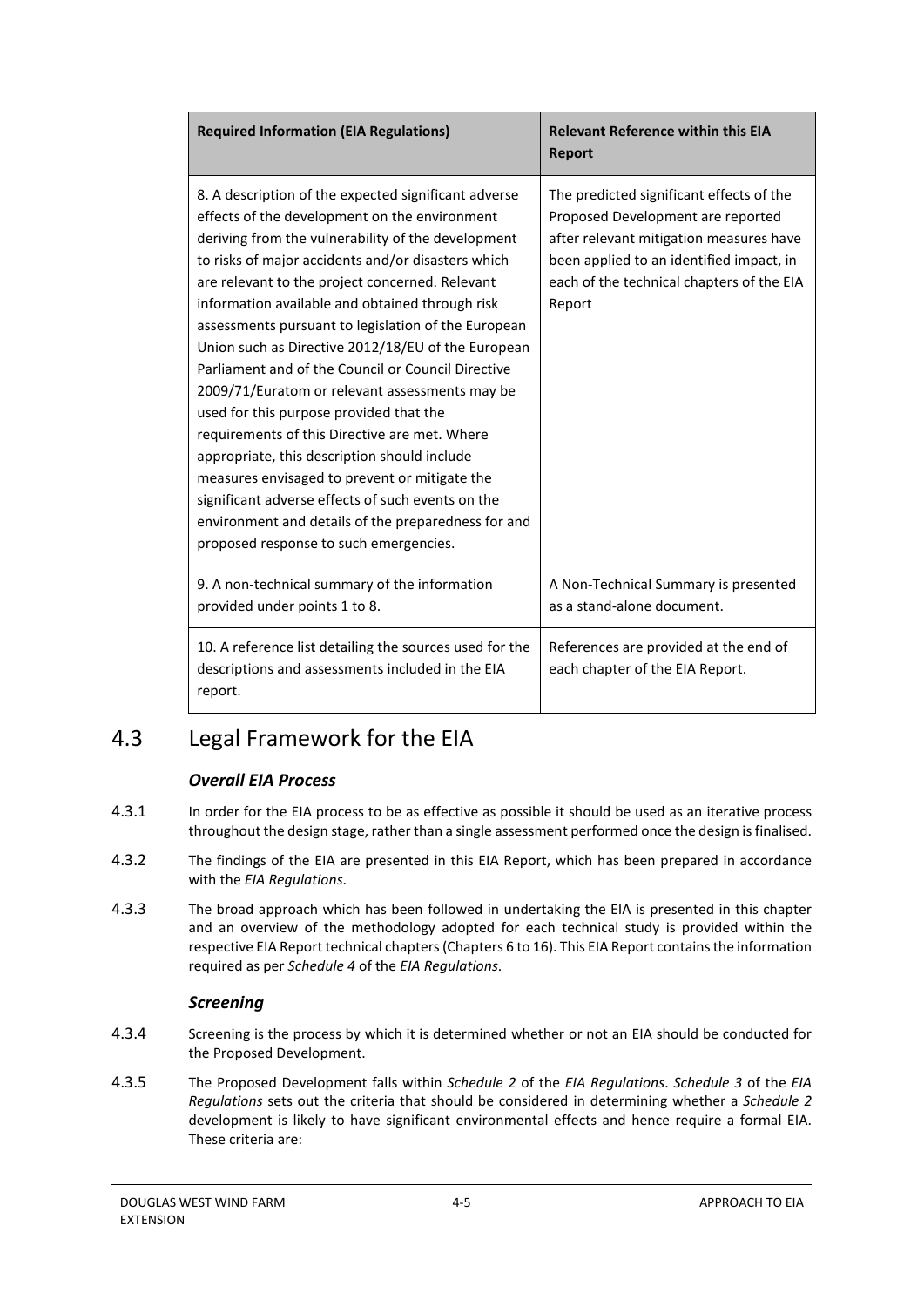- the characteristics of the development (e.g. its size, culmination with other developments, use of natural resources, resultant pollution, waste generated);
- the environmental sensitivity of the location; and
- the characteristics of the potential impacts (including extent, magnitude, probability and duration).
- 4.3.6 A formal screening opinion was not sought from the Scottish Ministers, as it was considered prudent by the Applicant to undertake an EIA in support of the development. This was based on experience gained on similar wind energy developments within the local area.

#### *Scoping*

- 4.3.7 The EIA scoping process is undertaken to identify the potentially significant environmental impacts that should be considered when assessing the potential effects of the Proposed Development. An EIA Scoping Opinion may be obtained from the ECU which would set out the matters that should be considered through the EIA. In reaching its EIA Scoping Opinion, the ECU consults statutory and nonstatutory stakeholders for their respective opinions regarding the EIA scope.
- 4.3.8 An EIA Scoping Opinion was requested from the ECU in November 2018 through the submission of an EIA Scoping Report (refer to Appendix 4.1), as prepared by the EIA Project Team. This EIA Scoping Report contained details of the site baseline and the Proposed Development. It also proposed which environmental impacts would be assessed in the EIA, and the assessment methodologies that would be used.
- 4.3.9 The ECU consulted with a variety of statutory and non-statutory consultees before providing an EIA Scoping Opinion on the 20 February 2019 (refer to Appendix 4.2). This information has also informed the Proposed Development EIA.
- 4.3.10 Direct consultation has also been undertaken with consultees, to confirm and agree the approach and scope of technical surveys and assessments on a topic by topic basis. Details of relevant consultations are included in each technical chapter as relevant, and copies of additional consultee correspondence are provided in Appendix 4.3. A copy of the ECU Gatecheck Report which summarises how the Scoping responses received have been addressed in this EIA Report is provided at Appendix 4.4.

## <span id="page-7-0"></span>4.4 The EIA Process

- 4.4.1 EIA is the systematic process of compiling, assessing and presenting all the significant environmental effects of a proposed development. The assessment is designed to inform the decision-making process by way of setting out the likely environmental profile of a project. Identification of potentially significant adverse environmental effects then leads to the design and incorporation of appropriate mitigation measures into both the design of the scheme and the way in which it is constructed.
- 4.4.2 Throughout the assessment, a distinction has been made between the term 'impact' and 'effect'. The EIA Regulations refer to the requirement to report the significance of "effects". An impact is defined as the likely change to the characteristics/nature of the receiving environment as a result of the Proposed Development (e.g. noise from turbines), whereas the 'effect' relates to the significance of the impact (e.g. a significant residual noise effect on residential properties). These terms have been adopted throughout this EIA to present a consistent approach to the assessment and evaluation of effects and their significance.
- 4.4.3 The exception to this is the Landscape and Visual Impact Assessment which classifies the level of physical change to the receiving environment as the "magnitude of change" in line with the recommendations of the Guidelines for the Landscape and Visual Impact Assessment. However, this terminology should be considered interchangeable with "magnitude of impact".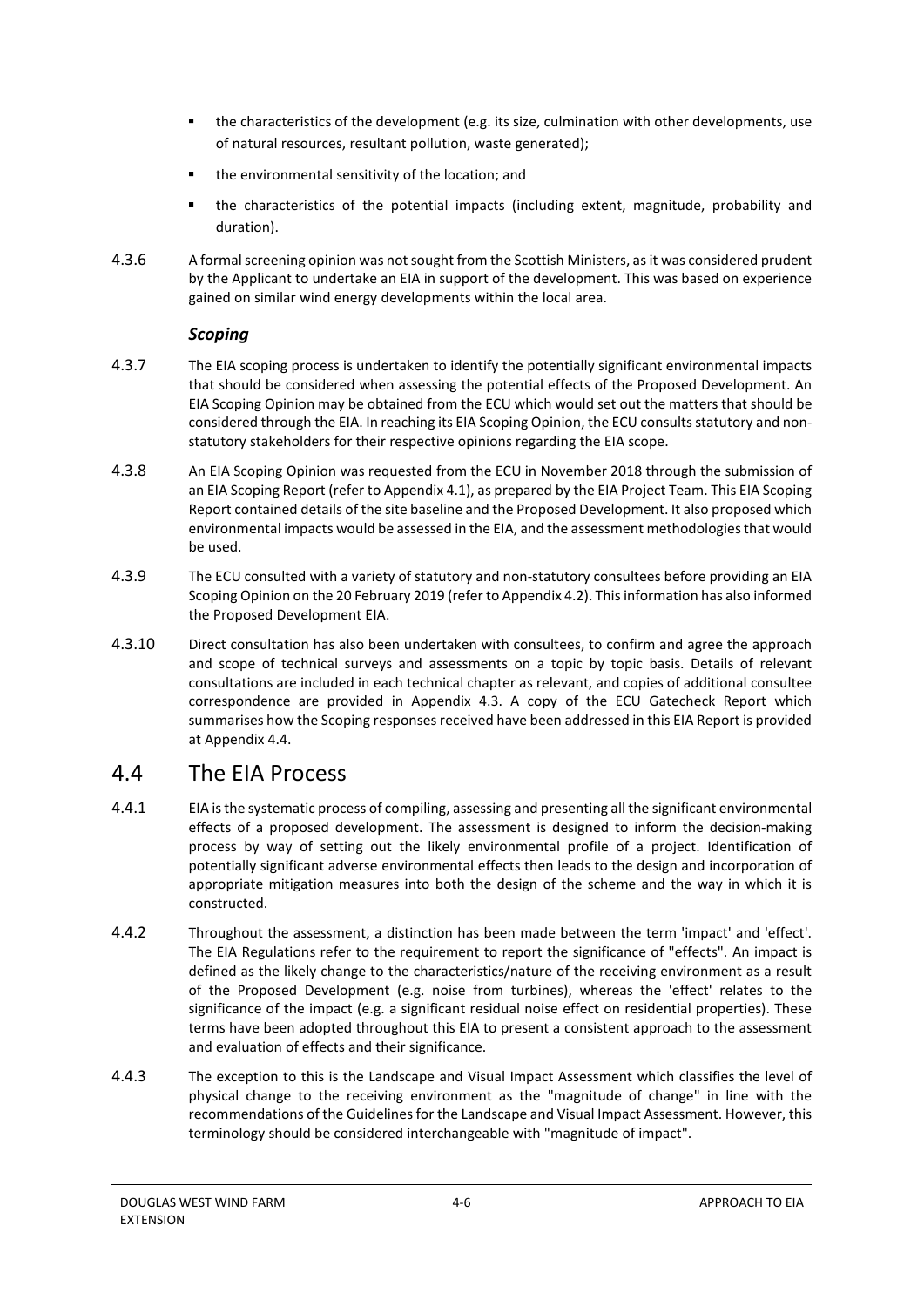- 4.4.4 The subsequent main steps in the EIA assessment process for the Proposed Development have been:
	- Baseline surveys (where appropriate and where possible) to provide information on the existing environmental character of the proposed site and the surrounding area.
	- Consideration given to the possible interactions between the Proposed Development and the existing and predicted future site conditions. These interactions or effects are assessed using stated criteria based on accepted guidance and best practice.
	- Using the outline design parameters for the Proposed Development, prediction of the likely environmental effects, including direct effects and any indirect, secondary, short, medium and long-term, permanent and temporary, positive and negative effects.
	- Identification of mitigation measures designed to avoid, reduce or off-set adverse effects as well as enhancement measures that could result in beneficial effects. Assessment of alterations to the design and the reassessment of previously proposed mitigation to establish suitable mitigation for the Proposed Development.
	- Assessment of the significance of any residual effects after mitigation, in relation to the sensitivity of the feature impacted upon and the magnitude of the effect predicted, in line with the methodology identified below (refer to Section 4.7).
	- Identification of any uncertainties inherent in the methods used, the predictions made and the conclusions drawn during the course and the assessment process.
	- Reporting of the results of the EIA in this EIA Report.
- 4.4.5 The EIA process is an iterative process where its findings have informed the design evolution of the project.

## <span id="page-8-0"></span>4.5 Scope of the EIA

### *Technical Scope*

- 4.5.1 The technical scope of the assessment will cover all the impacts aforementioned in Table 4.1, with the following exceptions relating to technical topics which were scoped out of the EIA.
- 4.5.2 No significant health and safety effects have been identified with respect to construction and operation of the Proposed Development, which would not be appropriately mitigated through good practice in construction and adherence to relevant legislation and guidance, as noted in Sections 3.4 and 3.5 of this EIA Report. Infrastructure including roads and properties have been appropriately buffered and are sufficiently separated from the proposed turbine locations to limit any potential health and safety concerns. Therefore, further assessment of health and safety effects has been scoped out of the EIA.
- 4.5.3 Any underground services, including water, electrical and gas infrastructure, will be identified through a standard pre-construction utilities survey so as to avoid disruption. Further assessment of effects on utilities has therefore been scoped out of the EIA.
- 4.5.4 The Proposed Development is not considered likely to cause any significant effects on air quality during operation, therefore assessment of effects on operational air quality has been scoped out of the EIA.
- 4.5.5 Similarly, due to the distance from residential receptors and the use of industry standard measures to control potential effects on air quality during construction (e.g. dust mobilisation and construction vehicle emissions) through implementation of a Construction and Decommissioning Environmental Management Plan (CDEMP), these effects are not considered likely to be significant. Assessment of effects on air quality during construction has therefore been scoped out of the EIA.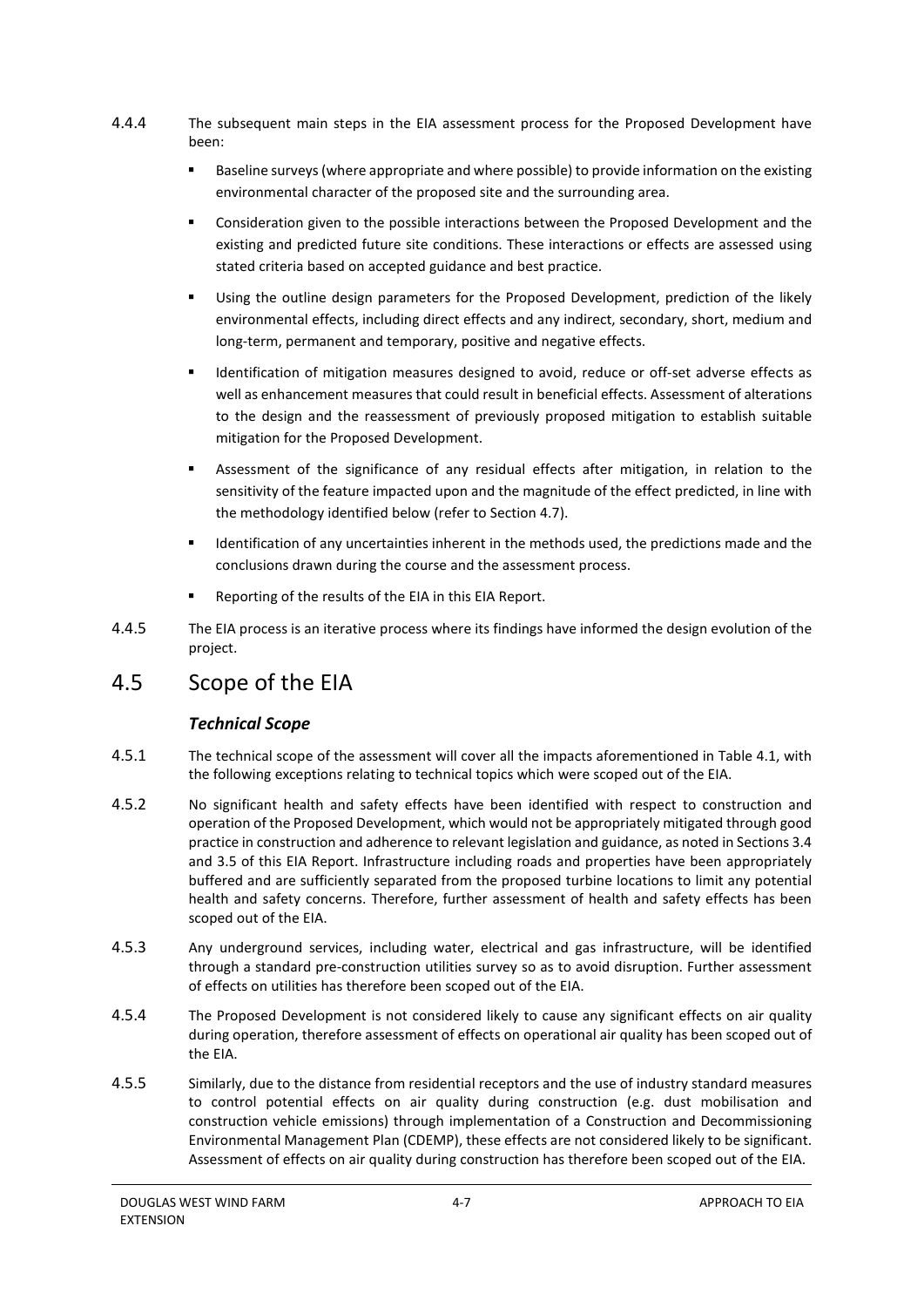- 4.5.6 All other technical topic areas identified in Table 4.1 have been assessed as part of the EIA process and are reported in the relevant sections of this EIA Report.
- 4.5.7 Each issue has been considered to the appropriate level of detail in the EIA Report, using the information collated during consultations. For each impact the baseline condition has been described, with the receptor sensitivity identified. The potential effects have been predicted and assessed for their significance. Where possible and applicable, mitigation measures have been identified and any potential residual environmental effects assessed.

#### *Spatial Scope*

- 4.5.8 The spatial scope of the EIA, in other words the geographical coverage of the assessment undertaken, has taken account of a number of factors, in particular:
	- the extent of the Proposed Development (refer to Figure 1.3);
	- the nature of the baseline environment, sensitive receptors and the likely impacts that could arise; and
	- the distance over which predicted effects are likely to remain significant and in particular the existence of pathways which could result in the transfer of effects to a wider geographical area than the extent of proposed physical works.

### *Temporal Scope*

- 4.5.9 The baseline years used for the assessment of environmental effects is 2018-2019, as these are the years in which the assessment work was undertaken.
- 4.5.10 For the purposes of the EIA, construction is assumed to commence in 2021 and expected to last for a period of 12 months. For construction effects, the assessment also takes into account the time of day that works are likely to be undertaken, for example if any night time working is required to minimise disruption to road users. Please refer to Table 3.6 for more detail.
- 4.5.11 The proposed operational life for the Proposed Development is 30 years, after which time it will be decommissioned.

## <span id="page-9-0"></span>4.6 Consultation

- 4.6.1 Consultation remains a key component of the EIA process. In order to inform the EIA, there has been ongoing consultation with statutory consultees, engagement through the Section 36 process and subsequent discussions, correspondence and meetings as required. Please refer to Appendix 4.2 and 4.3 for copies of key consultee correspondence. Consultation with the general public has also been undertaken, refer to Section 4.12 below.
- 4.6.2 The content and scope of the EIA has also been informed by feedback from continued consultation throughout the pre-application phase.

## <span id="page-9-1"></span>4.7 Assessment of Effects

- 4.7.1 Within the EIA Report, the assessment of effects for each environmental topic takes into account the environmental impacts of both the construction/decommissioning and operational phases of the Proposed Development and the environmental impacts should the Proposed Development not be consented (the do-nothing scenario).
- 4.7.2 If the Proposed Development is not consented (the do-nothing scenario) the site would continue to operate as a commercial forestry plantation with trees being felled and replanted as required.
- 4.7.3 In order to determine whether or not the potential effects of the Proposed Development are likely to be 'significant' a number of criteria are used. These significance criteria vary between topics but generally include: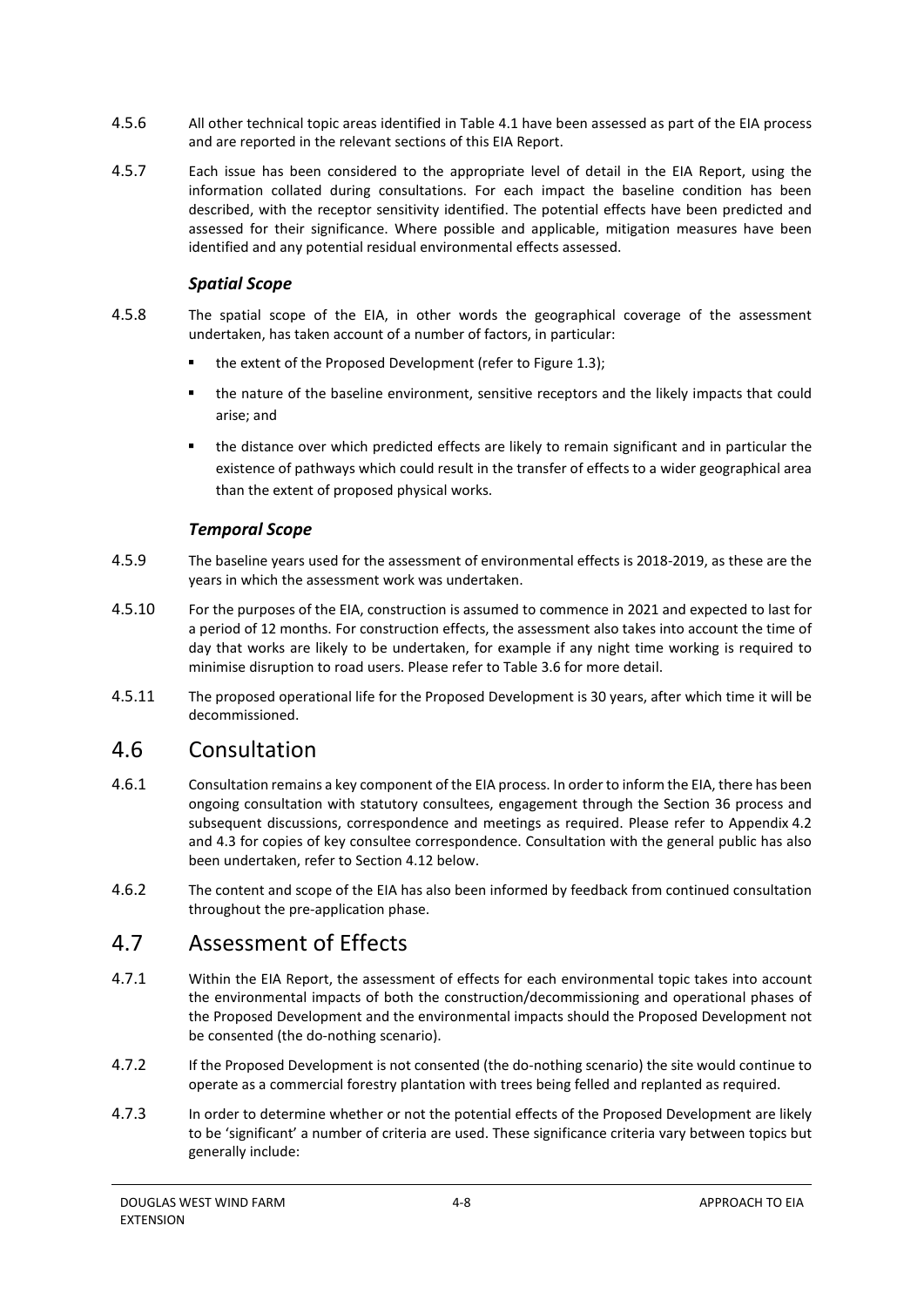- **EXECT** international, national and local designations or standards;
- relationship with planning policy;
- sensitivity of the receiving environment:
- **nagnitude of impact;**
- reversibility and duration of the effect; and
- inter-relationship between effects.
- 4.7.4 Effects that are considered to be significant, prior to mitigation, are identified within the EIA Report. The significance attributed to the resultant effect is informed by professional judgement, as to the sensitivity of the affected receptor(s) and the nature and magnitude of the predicted changes/impacts. For example, a major adverse change/impact on a feature or site of low importance will have an effect of lesser significance than the same impact on a feature or site of high importance. Table 4.2 below is used as a guide to the relationship between the sensitivity of the identified receptor and the anticipated magnitude of an impact/change. Professional judgement is however equally important in establishing the suitability of this guiding 'formula' to the assessment of the significance of each individual effect.

**Table 4.2 - Guide to the Inter-Relationship between Magnitude of Impact and Sensitivity of Receptor**

|                  |                   | Sensitivity of Receptor / Receiving Environment to Change |                      |                        |                   |
|------------------|-------------------|-----------------------------------------------------------|----------------------|------------------------|-------------------|
|                  |                   | High                                                      | <b>Medium</b>        | Low                    | <b>Negligible</b> |
| of Impact/Change | High              | Major                                                     | Moderate to<br>Major | Minor to<br>Moderate   | Negligible        |
|                  | <b>Medium</b>     | Moderate to Major                                         | Moderate             | Minor                  | Negligible        |
|                  | Low               | Minor to Moderate                                         | Minor                | Negligible to<br>Minor | Negligible        |
| Magnitude        | <b>Negligible</b> | Negligible                                                | Negligible           | Negligible             | Negligible        |

#### 4.7.5 The following terms are used in the EIA Report, unless otherwise stated, to determine the level of effects predicted to occur:

- major beneficial or adverse effect where the Proposed Development would result in a significant improvement (or deterioration) to the existing environment;
- moderate beneficial or adverse effect where the Proposed Development would result in a noticeable improvement (or deterioration) to the existing environment;
- minor beneficial or adverse effect where the Proposed Development would result in a small improvement (or deterioration) to the existing environment; and
- negligible where the Proposed Development would result in no discernible improvement (or deterioration) to the existing environment.
- 4.7.6 Using professional judgement and with reference to the *Guidelines for Environmental Impact Assessment* (IEMA, 2004), the majority of the assessments within this EIA Report consider effects of moderate and greater significance to be significant, while those of minor significance and less to be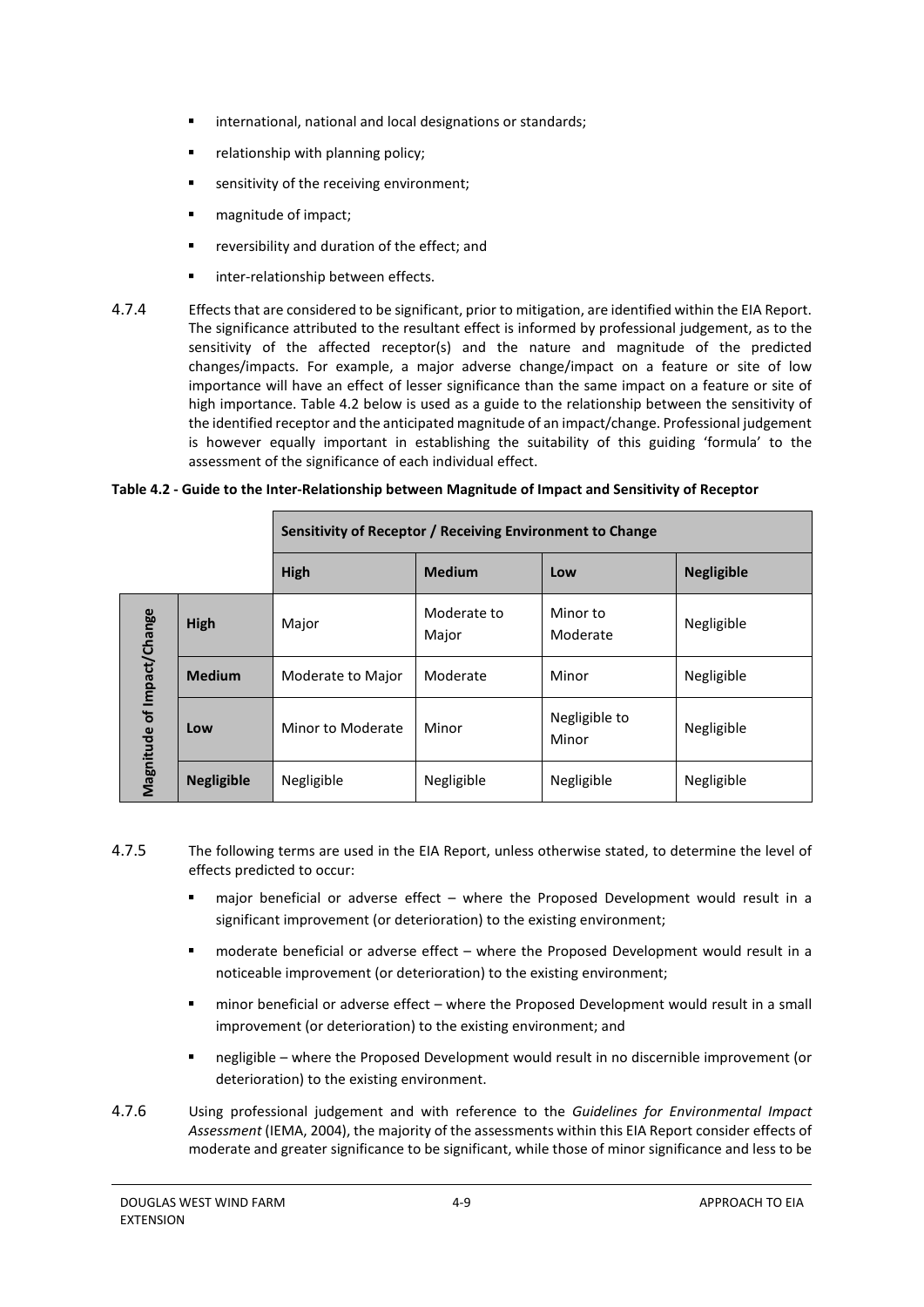non-significant. If there are deviations from this these will be clearly stated within this individual technical chapters.

4.7.7 Summary tables that outline the predicted effects associated with an environmental issue, the appropriate mitigation measures required to address these effects and subsequent overall residual effects are provided at the end of each technical chapter of the EIA Report. Distinction has also been made between direct and indirect, short and long term, permanent and temporary, beneficial and adverse effects.

#### *Cumulative Effects*

- 4.7.8 Part 5 of Schedule 4 of The *EIA Regulations* sets out the matters that require to be incorporated within EIA Reports. The *EIA Regulations* state that EIA Reports should include an assessment of "*the cumulation of effects with other existing and/or approved development, taking into account any existing environmental problems relating to areas of particular environmental importance likely to be affected or the use of natural resources".*
- 4.7.9 Cumulative effects are those which result from incremental changes caused by past, present or reasonably foreseeable future actions resulting from the introduction of the Proposed Development. These cumulative effects cover the combined effect of individual impacts from the Proposed Development and combined impacts of several developments, as noted within the guidance provided by SNH in the document "*Assessing the Cumulative Impact of Onshore Wind Energy Developments"* (2012). Developments considered in addition to the Proposed Development are existing and other proposals, covering all developments, including other wind farms (SNH, 2012).
- 4.7.10 As noted in Chapter 3, it has been discussed and agreed with SNH, SLC and the Scottish Government ECU that it is appropriate in this case to consider cumulative effects arising from the Repowered Hagshaw Hill Wind Farm, the Revised Cumberhead Wind Farm and the Revised Dalquhandy Wind Farm (all three projects in application at the time of writing). Further detailed discussion on the approach to cumulative assessment is presented in each technical assessment chapter as relevant.

## <span id="page-11-0"></span>4.8 Mitigation Measures

- 4.8.1 The EIA Regulations require the EIA to present a description of the measures proposed to avoid, reduce and, if possible, offset significant adverse effects. Wherever reasonably practicable, mitigation measures are proposed for each significant environmental effect predicted, and can take various forms including:
	- changes to the scheme design;
	- physical measures applied on site; and
	- measures to control particular aspects of the construction or operation of the scheme.
- 4.8.2 Where none of the above are deemed practicable, the detailed Proposed Development design will be required to include measures to offset any significant adverse effects.
- 4.8.3 Mitigation measures are presented as commitments in order to ensure a level of certainty as to the environmental effects of the Proposed Development. There are various ways in which a level of certainty can be ensured, such as through the use of planning conditions. Therefore, notwithstanding any statutory mechanisms to ensure implementation, the Applicant and therefore the Contractor will be committed to implementing all mitigation measures identified in this EIA Report relating to construction of the Proposed Development.
- 4.8.4 A schedule of all of the mitigation measures proposed in this EIA Report is presented in Chapter 18.

## <span id="page-11-1"></span>4.9 Enhancement

4.9.1 Similar to the reporting of mitigation measures, where opportunities for environmental enhancement are proposed, these have been included in the summary of environmental commitments reported at the end of each technical chapter, and in Chapter 18.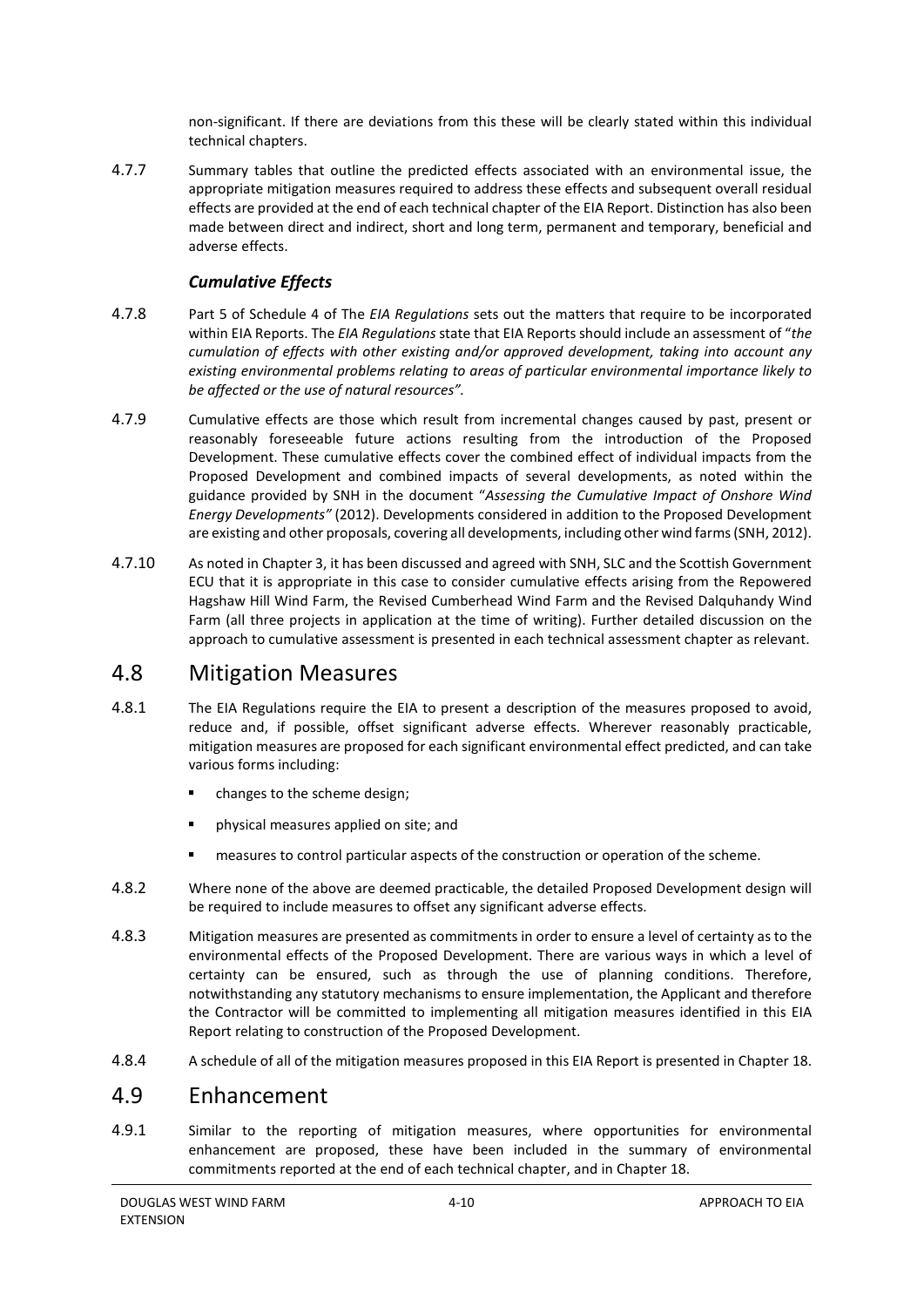# <span id="page-12-0"></span>4.10 Consideration of Alternatives

- 4.10.1 EIA legislation requires the consideration of alternatives and an indication of the reasons for selecting the site advanced, except, as noted in *Planning Advice Note (PAN) 58*, where limited by constraints of commercial confidentiality.
- 4.10.2 The Proposed Development site has been demonstrated to be a viable and productive site for wind energy generation given the extent of wind energy developments surrounding the site and the wind data gathered for the local area. There is a clear opportunity to 'infill' the gap between the existing and consented developments with a wind energy scheme at the site in order to maximise the generation of renewable energy and community benefit from an existing wind farm landscape, with significantly increased efficiency afforded by technological improvements.
- 4.10.3 The Applicant considered a number of alternative layouts and different scales of turbine for the Proposed Development, to arrive at the design for which consent is sought. A full description of the design iteration process is given in Chapter 2.

## <span id="page-12-1"></span>4.11 Assumptions, Limitations and Uncertainty

- 4.11.1 The EIA process is designed to enable informed decision-making based on the best available information about the environmental implications of a proposed development. However, there will always be some uncertainty inherent in the scale and nature of the predicted environmental effects as a result of the level of detailed information available at the time of assessment, the potential for minor alterations to the Proposed Development following completion of the EIA Report and/or the limitations of the prediction processes.
- 4.11.2 A number of assumptions were made during the EIA process and are described below:
	- The principal land uses adjacent to the site remain unchanged during the course of the Proposed Development's lifetime (with the exception of proposed and consented wind energy projects which are discussed as part of cumulative impact assessments described in each technical chapter).
	- **Information provided by third parties, including publicly available information and databases** are correct at the time of submission.
- 4.11.3 Specific assumptions may also be made with regards to the individual technical disciplines, which are detailed within each chapter.
- 4.11.4 The main limitation has been that while the baseline conditions have been assumed to be accurate at the time of surveying, due to the dynamic nature of the environment, these conditions may change during site preparation, construction and operation.
- 4.11.5 There is also the potential for a degree of uncertainty as certain aspects of the Proposed Development may be subject to change until a detailed design has been finalised. This uncertainty can come in the forms of:
	- **u** turbine selection;
	- **F** foundation and infrastructure design; and
	- micro-siting of the turbines and infrastructure which may change due to investigation findings or implementation of mitigation measures.
- 4.11.6 Any limitations to the EIA are summarised in each technical chapter, where relevant, together with the means proposed to mitigate these.
- 4.11.7 Figures for land take and habitat loss should be considered as approximate and could vary slightly once the detailed design is developed.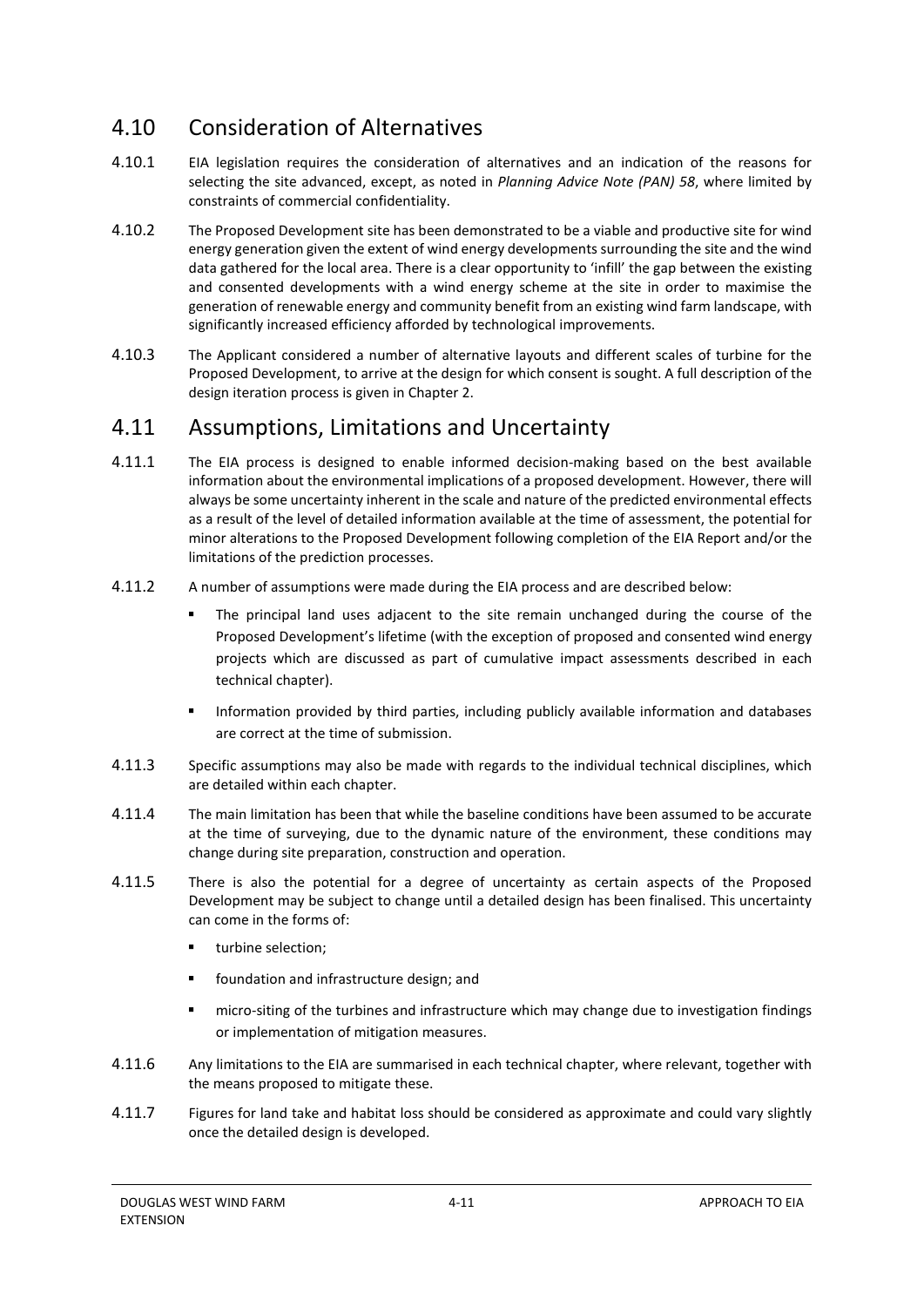4.11.8 Information on the Proposed Development construction has been developed by the project team based on professional judgement and outline design works, on the most likely methods of construction, plant, access routes and working areas etc. for the purposes of the EIA. The final choice on construction methods will rest with the contractors and may differ from those used in this assessment, and any such uncertainty is stated in Section 3.4 of the EIA Report.

## <span id="page-13-0"></span>4.12 Public Consultation

#### *Overview*

- 4.12.1 Although not a statutory requirement for a Section 36 application, in line with good practice for the consenting stage of major development projects, a programme of pre-application community engagement has been undertaken by the Applicant. A standalone Pre-Application Consultation Report has been prepared which gives details of the various meetings, correspondence, public exhibitions and other discussions which have taken place with the communities closest to the Proposed Development site. The Report also details the findings of that work and illustrates the ways in which community engagement has helped identify potential issues arising from the emerging development proposal and, where appropriate, shape the final proposal which is now the subject of this application.
- 4.12.2 The Applicant is grateful to residents and local representatives for their input into the preapplication community engagement process and for their participation in a number of the meetings, discussions and consultation events.

### *Public Exhibitions*

- 4.12.3 Two Public Exhibitions were held by the Applicant on 25 February 2019 in the St. Bride's Centre, Douglas and on 26 February 2019 in the Coalburn Miners Welfare.
- 4.12.4 The public events were advertised in the Lanark Gazette on 13 February 2019. Supplementary publicity for both events comprised the placing of posters in local shops and public places in Douglas and Coalburn.
- 4.12.5 Both events depicted the proposal and key environmental issues on a series of exhibition boards. Project staff were available to assist with interpretation of the information on display and answer questions from visitors to the events from 3 pm until 8 pm both days.
- 4.12.6 Visitors to the public events, aside from asking a member of the project staff a question directly, were also able to fill in a comments sheet on the day of the event or take it away and forward it to the Applicant at a later date.
- 4.12.7 Copies of the Applicant's Forward Strategy document providing information on the Proposed Development in the context of wider business objectives in the local area was also available at the public events.
- 4.12.8 A total of 8 people were recorded as attending the public event in Douglas and 9 in Coalburn. Both events were attended by a cross section of the local population. A photograph of the public event at Coalburn is provided overleaf.
- 4.12.9 Separate meetings with representatives of Coalburn Community Council (13 August 2018), Douglas Community Council (24 August 2018), and local elected members (29 August 2018) have been held on site to introduce the Proposed Development (and the neighbouring Repowered Hagshaw Hill Wind Farm development), discuss community benefit and shared ownership opportunities, and to seek initial comments and views. A site meeting has also been held with the Douglasdale REAL Group on 07 September 2018 to discuss public access and community benefit matters related to both the Proposed Development and the Repowered Hagshaw Hill Wind Farm development. The Applicant also attended a meeting with representatives of a new Douglas Community Development Company on the evening of 25 September 2018 in Douglas to discuss strategic opportunities to enhance the village and local area going forward.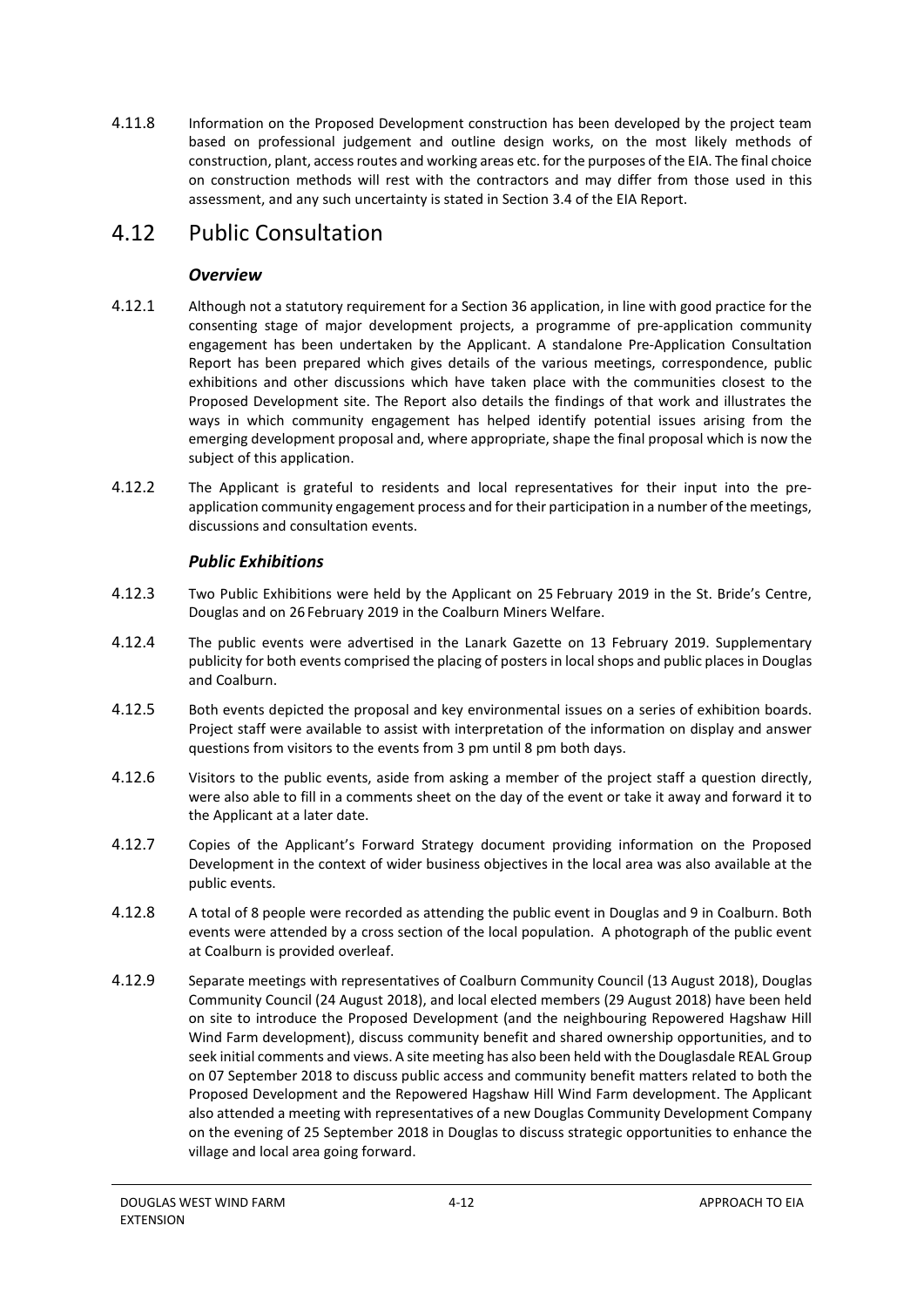4.12.10 A number of other discussions have been held with local groups and neighbours closest to the site as set out within the accompanying Pre-Application Consultation Report.



**Photograph: Public Event at Coalburn Miners Welfare, 26 February 2019**

*Feedback from the Community*

4.12.11 On the whole, feedback from the two closest communities to the Proposed Development, Douglas and Coalburn, has been positive or neutral. Table 4.3 summarises the main issues raised during the various pre-application consultation exercises and discussions, along with the Applicant's response as to how this feedback has been incorporated into the Proposed Development.

| Table 4.3 - Feedback from the Community |  |
|-----------------------------------------|--|
|-----------------------------------------|--|

| <b>Main Issues Raised</b>                                                                                                                                                  | <b>Applicant's Response</b>                                                                                                                                                                                                                                                                                                                                                                                                                                                                                                                                                                                                                                                                                                                                                                                                                                                                                                                                                             |
|----------------------------------------------------------------------------------------------------------------------------------------------------------------------------|-----------------------------------------------------------------------------------------------------------------------------------------------------------------------------------------------------------------------------------------------------------------------------------------------------------------------------------------------------------------------------------------------------------------------------------------------------------------------------------------------------------------------------------------------------------------------------------------------------------------------------------------------------------------------------------------------------------------------------------------------------------------------------------------------------------------------------------------------------------------------------------------------------------------------------------------------------------------------------------------|
| <b>Community Benefit contributions</b><br>should be managed locally to<br>maximise the benefit from the<br>Proposed Development to the<br>communities closest to the site. | The Applicant is committed to providing Community Benefit funding<br>of £5,000/MW of installed capacity. The main aim of this funding<br>will be to support the delivery of strategic projects in Douglas,<br>Coalburn and the immediate surrounding area over the next 30<br>years. The Applicant is exploring the potential to establish a Douglas<br>Valley Development Trust which would receive income (both<br>community benefit payments and, potentially, a revenue share)<br>from the Proposed Development (and the Repowered Hagshaw Hill<br>Wind Farm development) which would yield the financial resources<br>to deliver a Community-Led Investment Strategy for each village<br>(Glespin, Douglas, Coalburn, Rigside and Douglas Water). The<br>Strategy would seek to deliver on the aims of the Coalburn, Douglas<br>and Glespin Community Action Plan (August 2016) and the Rigside<br>and Douglas Water Community Action Plan (2018 - 2023) in the first<br>instance. |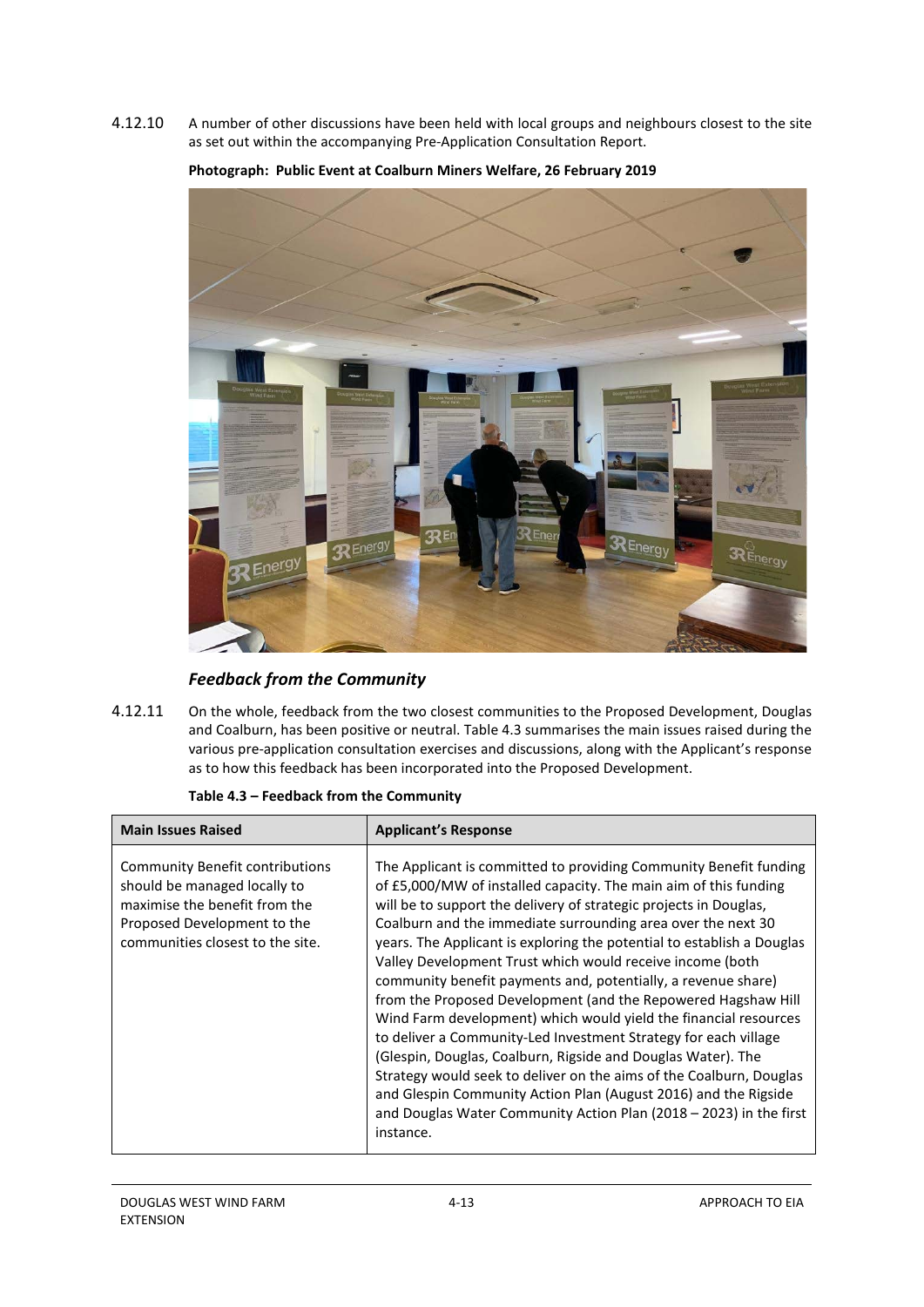| <b>Main Issues Raised</b>                                                                                                                                                                                                                                                                                     | <b>Applicant's Response</b>                                                                                                                                                                                                                                                                                                                                                                                                                                                                                                                                                                                                                                                                                                                                                                                                                                                                                                                                                                                                                                                                                                                                                                                                                                                                                                                                                                                                                   |  |
|---------------------------------------------------------------------------------------------------------------------------------------------------------------------------------------------------------------------------------------------------------------------------------------------------------------|-----------------------------------------------------------------------------------------------------------------------------------------------------------------------------------------------------------------------------------------------------------------------------------------------------------------------------------------------------------------------------------------------------------------------------------------------------------------------------------------------------------------------------------------------------------------------------------------------------------------------------------------------------------------------------------------------------------------------------------------------------------------------------------------------------------------------------------------------------------------------------------------------------------------------------------------------------------------------------------------------------------------------------------------------------------------------------------------------------------------------------------------------------------------------------------------------------------------------------------------------------------------------------------------------------------------------------------------------------------------------------------------------------------------------------------------------|--|
| Further discussions need to be had<br>on the Community Benefit options<br>and how they would be structured<br>before any final decisions are made.                                                                                                                                                            | Agreed. Discussions are ongoing with the local community and<br>South Lanarkshire Council about the best ways in which this funding<br>can be used to maximise benefit to the local area.                                                                                                                                                                                                                                                                                                                                                                                                                                                                                                                                                                                                                                                                                                                                                                                                                                                                                                                                                                                                                                                                                                                                                                                                                                                     |  |
| Both communities acknowledged the<br>gap that remains in the middle of the<br>local wind farm cluster and<br>recognised the opportunity for the<br>Proposed Development that is being<br>progressed by the Applicant                                                                                          | This comment is noted, there is a clear opportunity to complete the<br>local wind farm cluster by infilling this remaining gap in the middle.                                                                                                                                                                                                                                                                                                                                                                                                                                                                                                                                                                                                                                                                                                                                                                                                                                                                                                                                                                                                                                                                                                                                                                                                                                                                                                 |  |
| Both communities commented<br>positively on the Proposed<br>Development being progressed by a<br>local company with a view to<br>maximising benefits for the local<br>area.                                                                                                                                   | Noted, the Applicant is committed to maximising the local benefits<br>from the Proposed Development wherever possible.                                                                                                                                                                                                                                                                                                                                                                                                                                                                                                                                                                                                                                                                                                                                                                                                                                                                                                                                                                                                                                                                                                                                                                                                                                                                                                                        |  |
| One person at the Douglas exhibition<br>raised concern about the height of<br>the turbines but recognised the new<br>financial climate for onshore wind<br>and was pleased that the Proposed<br>Development could be built without<br>public subsidy.                                                         | It is acknowledged that there is an initial 'sensationalism' around<br>the figure of 200 m to tip, but when most people then see the<br>proposed turbines at this height set in the context of an undulating<br>landscape which hosts a range of differing turbine heights in closer<br>proximity to key receptors, this has invariably led to a sense of<br>people being 'pleasantly surprised' by the way in which the<br>Proposed Development fits into the local landscape context. In the<br>opinion of the Applicant, there is not a material difference in<br>landscape impact between 200 m to tip turbines on the site when<br>compared with that of, say, 150 m to tip which has been recently<br>consented on the adjacent Douglas West Wind Farm. However,<br>there is a material difference in the generation output of the<br>turbines at 200 m to tip when compared with that of 150 m to tip.<br>This conclusion has therefore led the Applicant to proceed with the<br>Proposed Development as set out within this EIA Report to ensure<br>that the Proposed Development is capable of being delivered<br>without public subsidy and can maximise the renewable generation<br>and carbon reduction potential of an existing wind farm landscape.<br>A number of other layout and design iterations have been made to<br>minimise environmental impacts of the scheme which are explained<br>in Chapter 2 (Design Iteration). |  |
| On person attending the Douglas<br>exhibition who lived near Douglas<br>West was a big supporter of wind<br>power and was very positive about<br>the Proposed Development and the<br>benefits it could bring, but was keen<br>to ensure no construction traffic<br>would use Station Road at Douglas<br>West. | This opinion is noted. The Applicant is committed to maximising the<br>benefits to the local area which would accrue from the Proposed<br>Development. The Applicant can confirm that, with the exception of<br>timber removal from the Forest as is presently the case, no wind<br>farm traffic will access the site via Station Road at Douglas West.                                                                                                                                                                                                                                                                                                                                                                                                                                                                                                                                                                                                                                                                                                                                                                                                                                                                                                                                                                                                                                                                                       |  |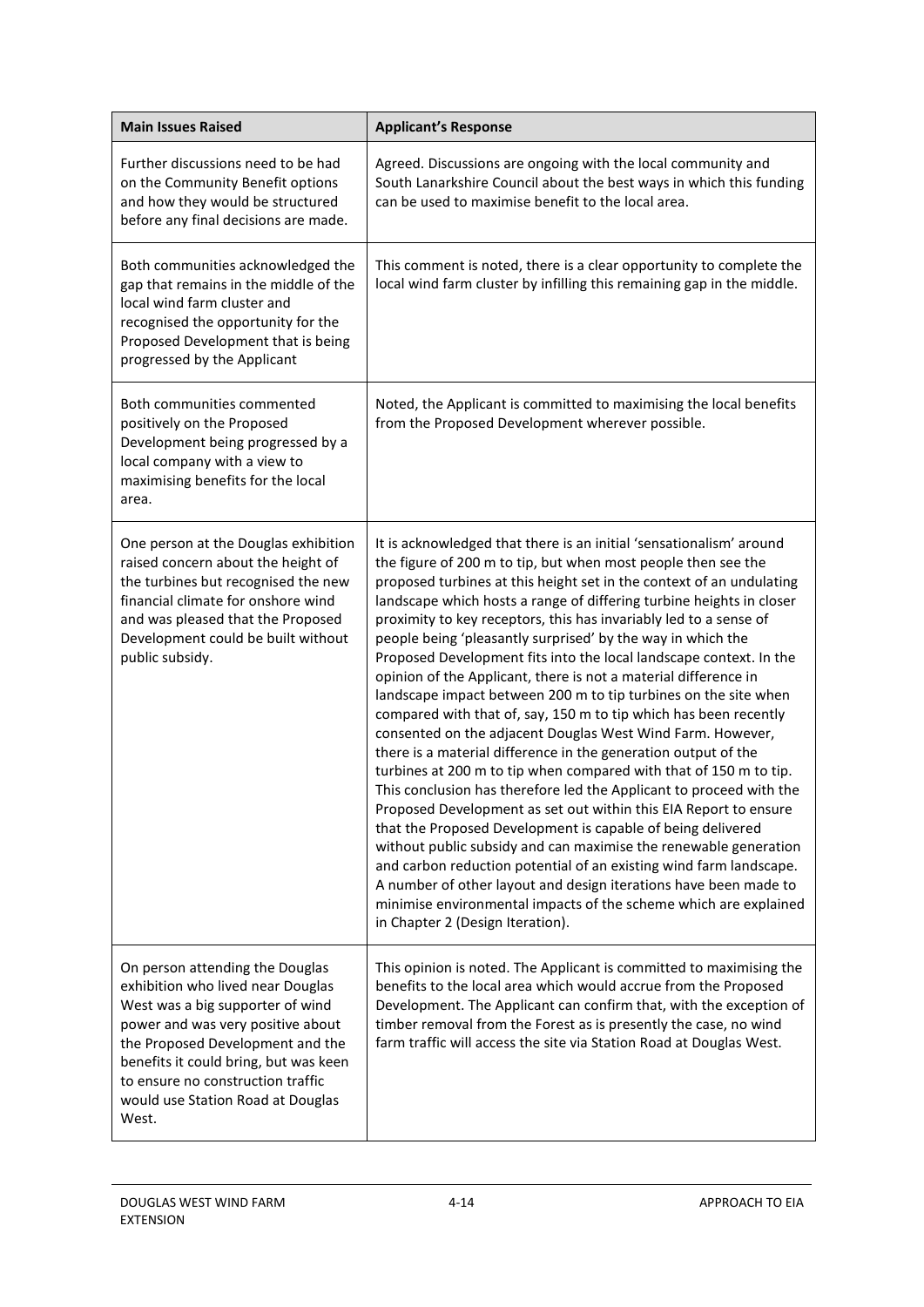| <b>Main Issues Raised</b>                                                                                                                                                                                                                                                                                              | <b>Applicant's Response</b>                                                                                                                                                                                                                                                                                                                                                                                                                                                                                                                                                                            |  |
|------------------------------------------------------------------------------------------------------------------------------------------------------------------------------------------------------------------------------------------------------------------------------------------------------------------------|--------------------------------------------------------------------------------------------------------------------------------------------------------------------------------------------------------------------------------------------------------------------------------------------------------------------------------------------------------------------------------------------------------------------------------------------------------------------------------------------------------------------------------------------------------------------------------------------------------|--|
| Attendees of the Coalburn exhibition<br>expressed concern about<br>unauthorised use of the Proposed<br>Development site and surrounding<br>land by motorised trail bikes.                                                                                                                                              | The Applicant, and its wider group of companies, are aware of the<br>ongoing issues around misuse of local land by trail bikes. This is a<br>particular issue of concern to many local people and landowners at<br>present and the Applicant, and associated companies, are<br>committed to working with other local stakeholders to discourage<br>and eradicate this unauthorised use of land.                                                                                                                                                                                                        |  |
| Anything that can be done to<br>enhance public access and recreation<br>opportunities on the site, and<br>subsequently support the<br>development of an Adventure<br>Tourism offering in the local area<br>would create real opportunities for<br>the surrounding villages and local<br>people to benefit longer term. | The Applicant, and associated companies, are committed to<br>developing the public access and recreational opportunities in the<br>local area. A range of public access and outdoor recreation<br>opportunities exist in the local area that could be used as the<br>catalyst for the development of an Adventure Tourism destination<br>at J11 of the M74. The Applicant is supportive of the principle of<br>part of the Community Benefit Contribution from the Proposed<br>Development being used to help scope, design and deliver this<br>strategic and exciting opportunity for the local area. |  |

## <span id="page-16-0"></span>4.13 Summary

4.13.1 This chapter has detailed the methodology used to conduct the EIA and produce the EIA Report for the Proposed Development. An overview of the relevant legislation and guidance documents has been provided with the main legislative document being The Electricity Works (Environmental Impact Assessment) (Scotland) Regulations 2017 (as amended). Following this, the EIA process and the scope of the assessment are detailed. General assumptions, limitations and uncertainties are also stated.

## <span id="page-16-1"></span>4.14 References

Institute of Environmental Management and Assessment (2006). Guidelines for Environmental Impact Assessment.

Scottish Government (2014). *Scottish Planning Policy*. Available at: <http://www.gov.scot/Topics/Built-Environment/planning/Policy>

Scottish Government (2017a). *The Electricity Works (Environmental Impact Assessment) (Scotland) Regulations 2017.* Available at[: http://www.legislation.gov.uk/ssi/2017/101/contents/made](http://www.legislation.gov.uk/ssi/2017/101/contents/made)

Scottish Government (2017b). *The Town and Country Planning (Environmental Impact Assessment) (Scotland) Regulations 2011 (as amended), Planning Circular 1/2017*. Available at: [https://beta.gov.scot/publications/planning-circular-1-2017-environmental-impact-assessment](https://beta.gov.scot/publications/planning-circular-1-2017-environmental-impact-assessment-regulations-2017/pages/16/)[regulations-2017/pages/16/](https://beta.gov.scot/publications/planning-circular-1-2017-environmental-impact-assessment-regulations-2017/pages/16/)

Scottish Government (2017c). Planning Advice Note (PAN) 1/2013 Environmental Impact Assessment. Available at:<http://www.gov.scot/Resource/0052/00521028.pdf>

Scottish Natural Heritage (2002). Guidelines on the Environmental Impacts of Windfarms and Small Scale Hydroelectric Schemes. Available at:

[http://www.snh.org.uk/pdfs/publications/heritagemanagement/Guidelines%20Windfarms%20Hy](http://www.snh.org.uk/pdfs/publications/heritagemanagement/Guidelines%20Windfarms%20Hydroelectric%20Schemes.pdf) [droelectric%20Schemes.pdf](http://www.snh.org.uk/pdfs/publications/heritagemanagement/Guidelines%20Windfarms%20Hydroelectric%20Schemes.pdf)

Scottish Natural Heritage (2012). Assessing the Cumulative Impact of Onshore Wind Energy Developments. Available at: [https://www.nature.scot/sites/default/files/2017-09/A675503%20-](https://www.nature.scot/sites/default/files/2017-09/A675503%20-%20Assessing%20the%20cumulative%20impact%20of%20onshore%20wind%20energy%20developments.pdf)